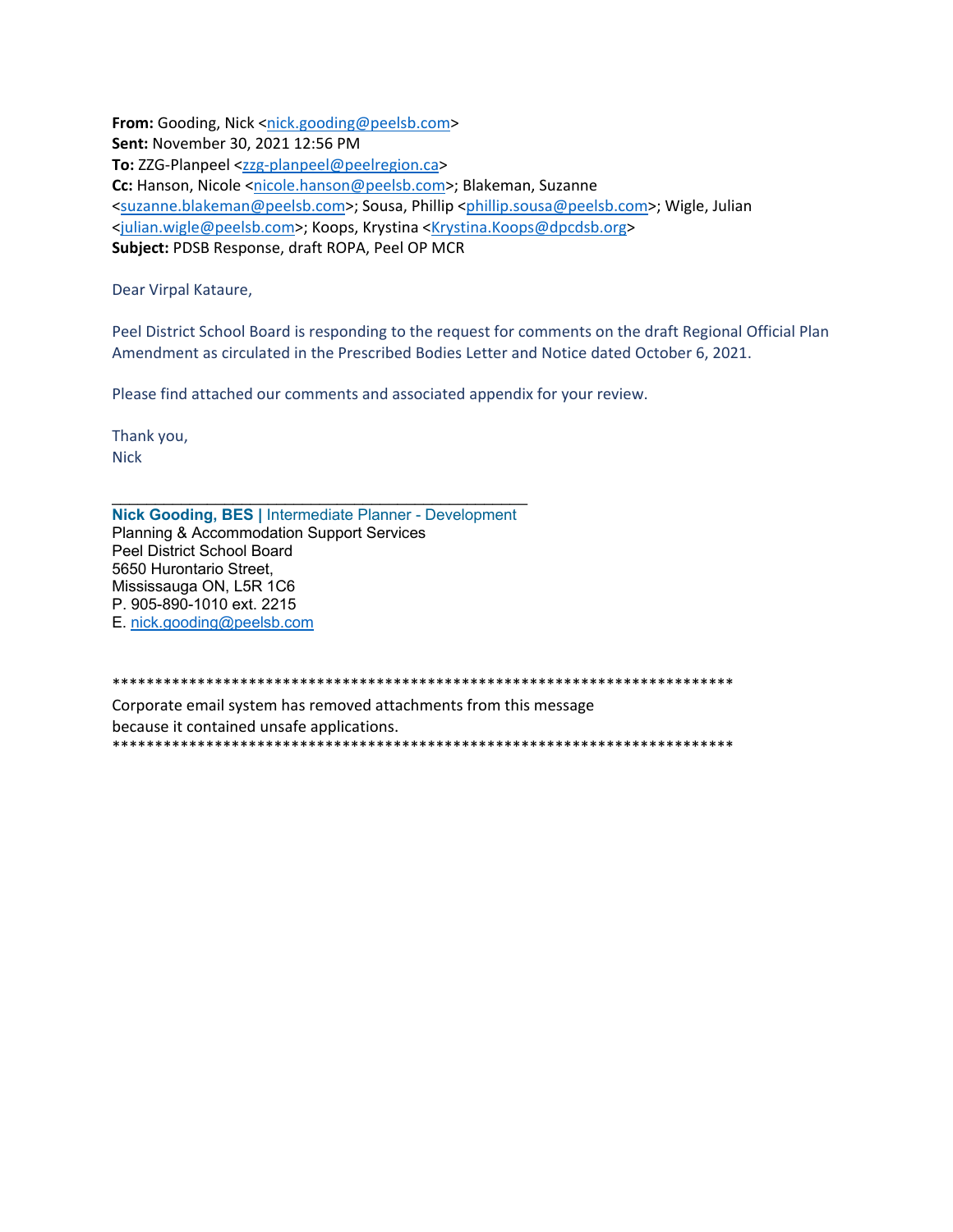

5650 Hurontario Street Mississauga, ON, Canada L5R 1C6 t 905.890.1010 1.800.668.1146 f 905.890.6747 www.peelschools.org

November 30, 2021

Virpal Kataure, Principal Planner Regional Planning and Growth Management Region of Peel 10 Peel Centre Drive, Suite A, 6<sup>th</sup> Floor Brampton, ON L6T 4B9

Dear Virpal Kataure,

RE: Response to Request for Comments Proposed Regional Official Plan Amendment and Municipal Comprehensive Review

Further to the Notice of Public Open House and Statutory Public Meeting and Request for Comments letter dated October 6, 2021, Peel District School Board (PDSB) Planning staff are responding to your request to provide comments on the draft Region of Peel Official Plan Amendment (ROPA).

The Peel District School Board understands that currently in Peel, all lower-tier municipalities (Mississauga, Brampton and Caledon) are undergoing an official plan review process that will conform with the Region's updated planning horizon of 2051 to support orderly growth and provision of infrastructure and services. As part of the provision of essential infrastructure and services, the Peel District School Board identifies pupil accommodation needs and provides strategic land use planning direction as it relates to the required provision of educational facilities, adequate school sites and instructional program space. Providing public service facilities such as schools is critical in responding to the needs of many growth areas and the 50 percent intensification target, which seeks to accommodate a population forecast of 2.28 million people (updated from 1.97 million (2041), Intensification Analysis Memo dated August 12, 2021).

The Annual Planning Document (APD) is the Board's annual capital planning report, which provides regional land use direction on current and future growth areas in Peel as it relates to current and future school accommodations and elementary and secondary enrolment projections for a 10-year planning horizon. Based on the APD, the Peel District School Board would like to bring the following comments forward to be considered in the draft Regional Official Plan Amendment:

- **Add to the list in Section 1.1 – Introduction:** "Recognize the importance of land use needs of public service facilities, which include educational facilities and programs planned by School Boards, to serve current and projected needs of residential growth areas in the Region of Peel. Any amendment to the Regional Official Plan or a local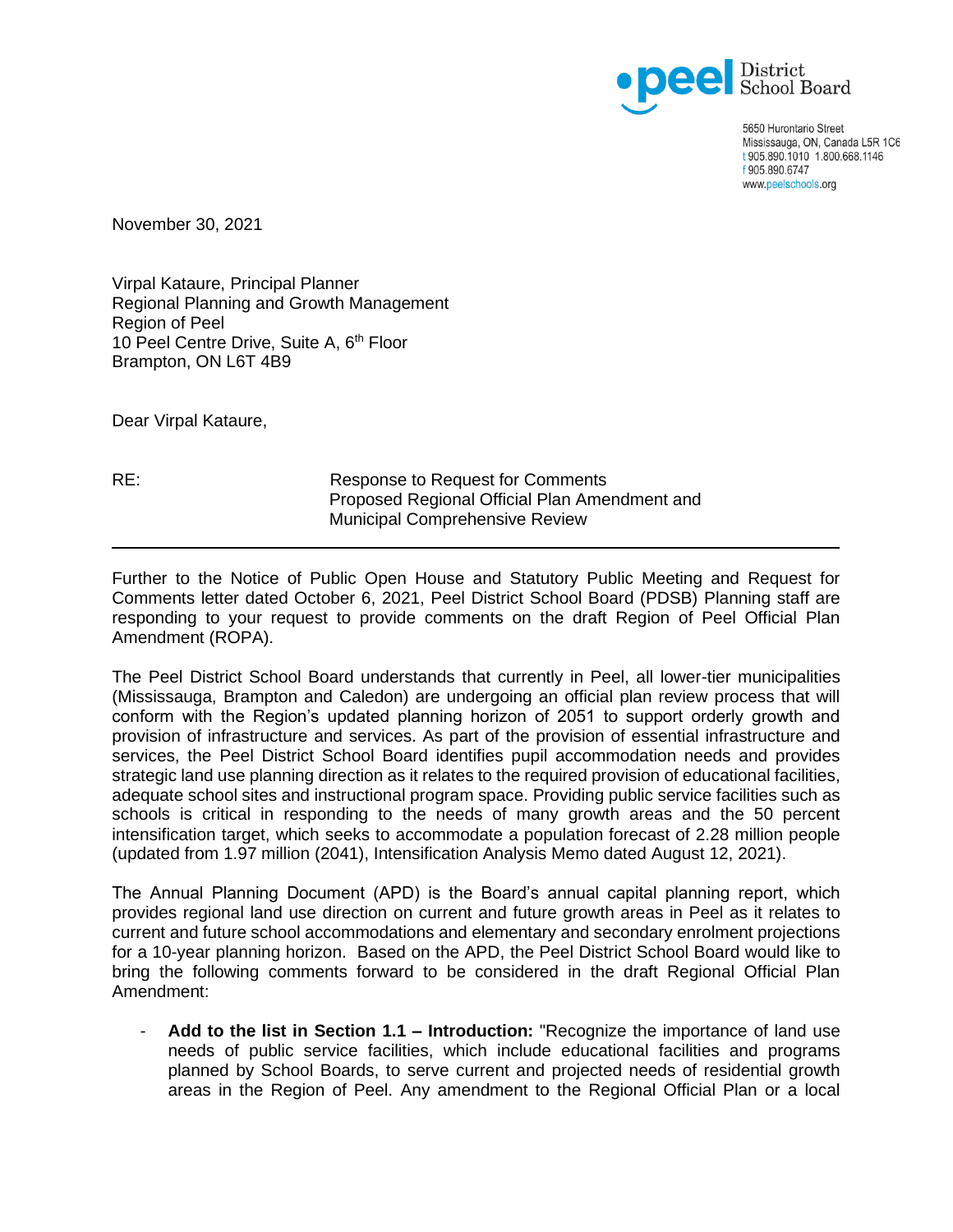municipal Official Plan shall address the adequacy of public service facilities including publicly funded schools to support residential development"

- **Add to Section 3.5.1 - Recreation:** "School boards"
- **Add policy as clause 3.5.10 to Section 3.5 – Recreation:** "Promote safe and active pedestrian movement through walking, cycling and non-motorized forms of transportation between school sites and natural features, open spaces and parkland. Active transportation destinations should be clearly accessible for a variety of users and routes incorporated into natural features, open spaces and parkland should be demarcated. Active transportation routes providing passive recreation in urban areas should be elevated and include instructional barriers from motorized forms of transportation."
- **Add into last paragraph after "population" on page 165 of Section 4.1 – Growth Management Forecasts - Purpose:** "school enrolment and capacity"
- **Add after "workers" in Section 4.3.6 – Growth Management Forecasts – Objectives:** "including students and seniors"
- **In response to Section 4.3.8 – Growth Management Forecasts – Population and Employment Forecasts – Policies:** PDSB requests Region of Peel consider reviewing and assessing PDSB's Annual Planning (APD) on an annual basis.
- **Add policy after Section 4.3.14 – Growth Management Forecasts – Population and Employment Forecasts – Policies:** ""Direct municipalities to ensure the necessary infrastructure and the adequate supply of public service facilities and school sites are provided to meet current and projected needs of the growing population."
- **Add to Section 5.3.2 – Regional Structure – General Policies:** "d) Not located near existing elementary or secondary school sites or school catchment areas or ensure public service facilities are planned for accordingly in areas of residential expansion (such as in greenfields)."
- **Add to Section 5.4.9 – Growth Management – Policies:** "include public service facilities including schools"
- **Add to Section 5.4.17 – Intensification – Policies:** "Direct municipalities to ensure the necessary infrastructure and the adequate supply of public service facilities and school sites are provided to meet current and projected needs of the growing population."
- **Add to Section 5.5.6 – Regional Urban Boundary – Policies after "such as":** "the adequate supply of public service facilities and school sites to meet current and projected needs of the growing population."
- **Add to Policies of Section 5.6 – Urban System:** "Direct municipalities to ensure the necessary infrastructure and the adequate supply of public service facilities and school sites are provided to meet current and projected needs of the growing population."
- **Section 5.6.17 – Strategic Growth Areas:** PDSB is pleased to see Public Service Facilities included.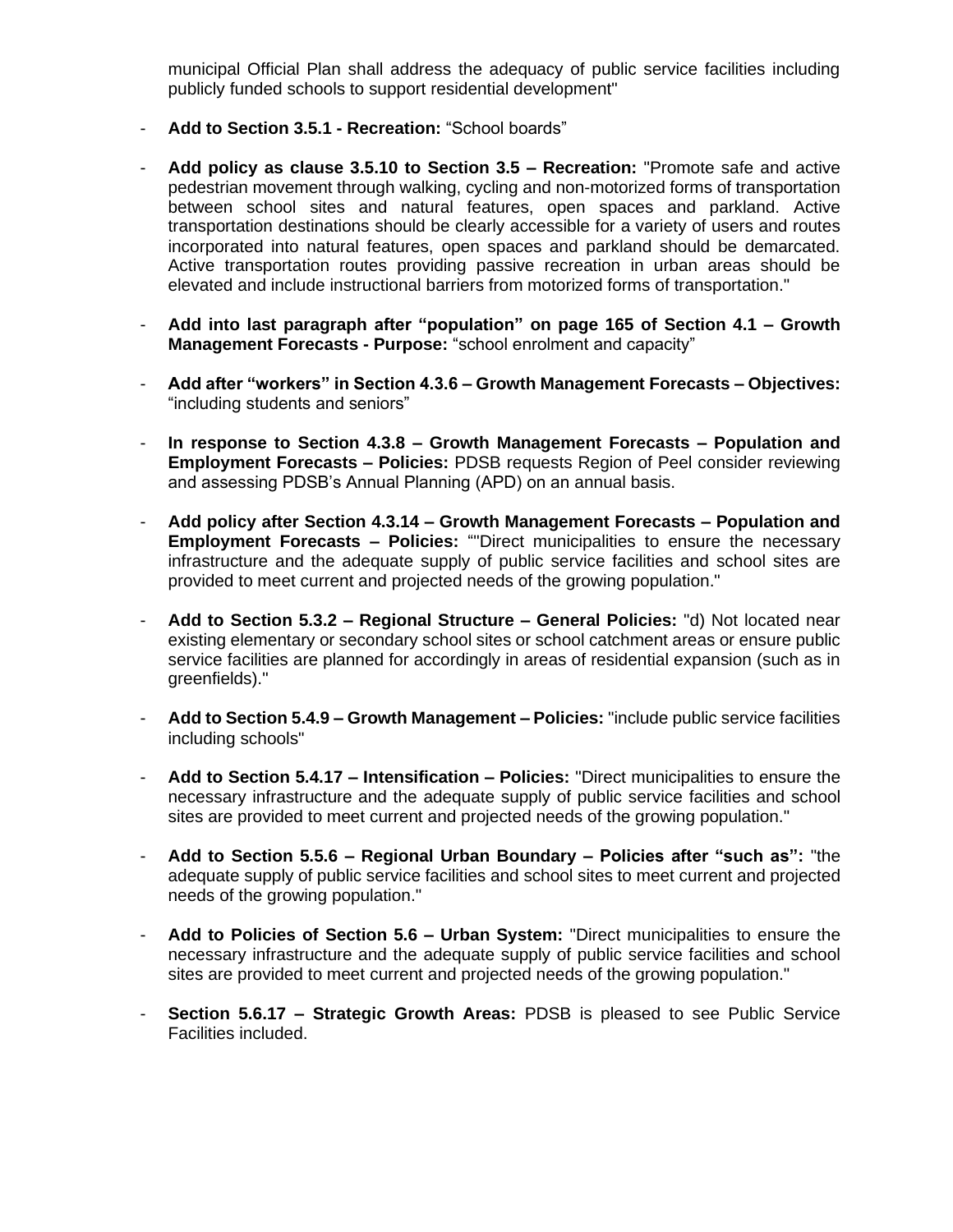- **Add to Section 5.6.17.9 – Strategic Growth Areas – Policies after "that:":** "Ensures necessary infrastructure and the adequate supply of public service facilities and school sites are provided to meet current and projected needs of the growing population."
- **Section 5.6.17.13 – Strategic Growth Areas – Policies:** PDSB is pleased to see Public Service Facilities included.
- **Section 5.6.17.14 – Strategic Growth Areas – Policies:** Development of shared parking spaces between schools and municipal parks should be encouraged for efficient land uses, reduce environmental impacts and mitigate the effects of climate change.
- **Add to Section 5.6.18.5a – Urban Growth Centres and Regional Intensification Corridor:** "Any high-density institutional employment uses in Urban Growth Centres and Regional Intensification Corridors, such as educational space in public service facilities, should include joint use facilities, community hubs and alternative projects where possible."
- **Add to Section 5.6.18.5a – Urban Growth Centres and Regional Intensification Corridor:** "The provision of adequate school site size to accommodate students should be assessed in all areas of high-density residential development within Urban Growth Centres and Regional Intensification Corridors."
- **Add to Section 5.6.19 – Major Transit Station Areas:** "Direct local municipalities to ensure the provision of adequate school sites and school accommodation, joint use and community hub projects."
- **Add to Section 5.6.20.13 – Designated Greenfield Area:** "the provision and integration of adequate educational spaces in public service facilities."
- **Add to Section 5.6.20.14.9 – Greenfields – New Community Area:** "Provide direction to local municipalities to plan for the adequate provision of school sites and public service facilities."
- **Add to Section 5.6.20.14.15 – Greenfields – Special Policy Areas:** "Provide direction to local municipalities to plan for the adequate provision of school sites and public service facilities."
- **Add to Section 5.10.32.10 – Sustainable Transportation:** "Promote safe and active pedestrian movement through walking, cycling, non-motorized forms of transportation to and from school sites and routes. Active transportation destinations should be clearly accessible for a variety of users and demarcated (elevated + instructional barriers) from motorized forms of transportation."
- **Add to Section 5.10.32.10 – Sustainable Transportation:** "Support ongoing winter maintenance of multi-use trails along paths, boulevards and routes that connect pedestrians to key destinations such as school sites."
- **Add to Section 5.10.32.10 – Sustainable Transportation:** "Ensure sidewalks are required on one side of the street on all new local roads for safe and designated walkability. Sidewalks on both sides of local roads should be required in the vicinity of school sites, to ensure the safety, walkability and accessibility of all students and users."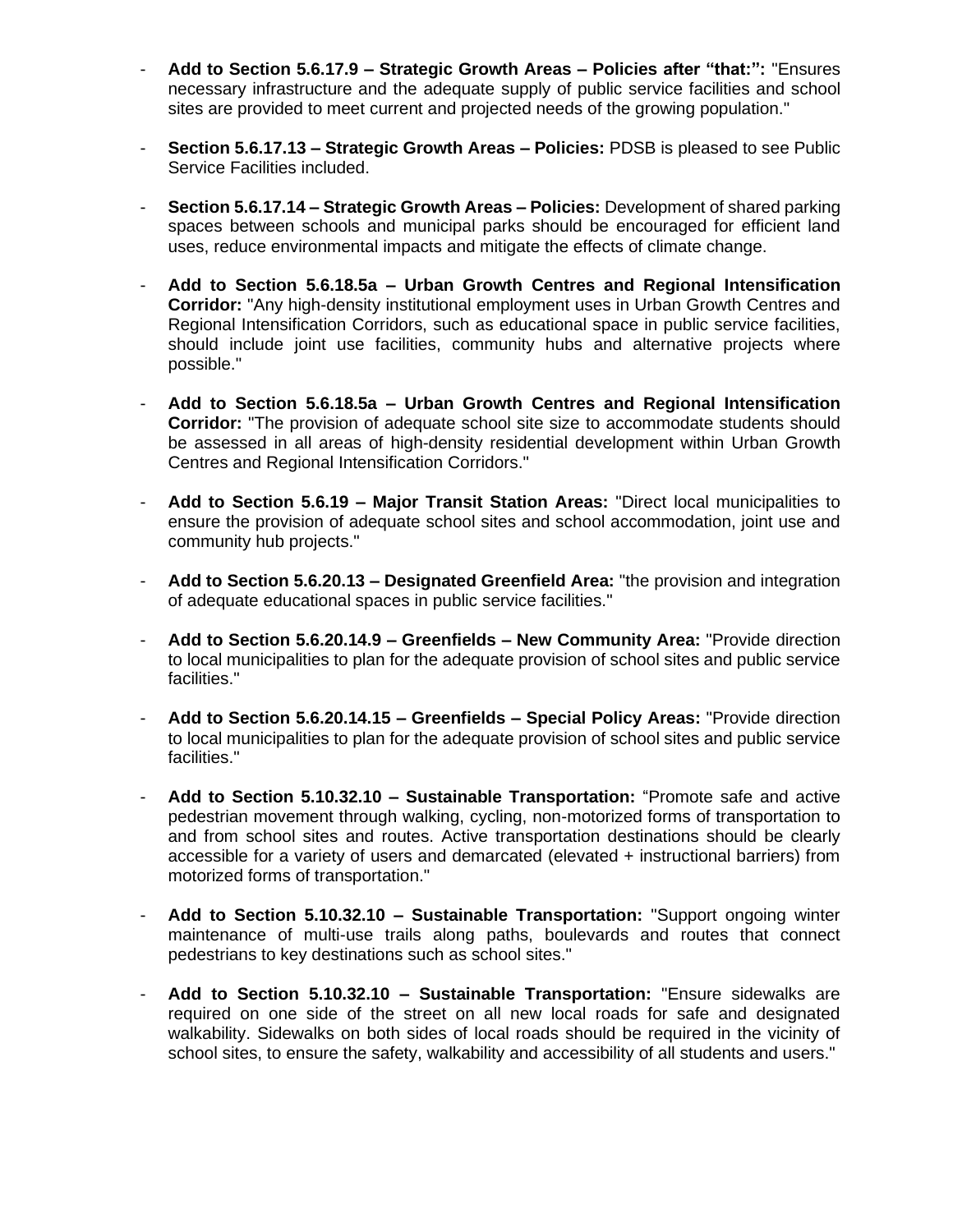- **Add to Section 5.10.32.10 – Sustainable Transportation:** "Fragmented sidewalks and connectivity should be identified within existing residential areas and a plan should be developed for the construction of sidewalks or multi-use trails at least on one side of the road."
- **Add to Section 5.10.32.10 – Sustainable Transportation:** "Through the development approvals process active transportation amenities, including bicycle parking and racks, should be required"
- **Add to Section 5.10.32.10 – Sustainable Transportation:** "Wayfinding signage should be assessed and improved to promote active transportation."

In summary, as outlined in this letter and illustrated in the attached Appendix – "PDSB Policy Requests and Rationale", the Board is requesting these policy updates be reviewed and adopted into the final version of the Regional Official Plan.

The Board is also requesting a meeting with Regional Planning and Growth Management staff, prior to the final recommendation report submission to Regional Council in 2022, to clarify the Board's policy requests and ensure the best possible response to future site and elementary and secondary school accommodation needs.

Thank you for your request to provide comments on the draft Region of Peel Official Plan Amendment. Should you require additional information, please contact us at [nicole.hanson@peelsb.com](mailto:nicole.hanson@peelsb.com) and [nick.gooding@peelsb.com.](mailto:nick.gooding@peelsb.com)

Yours truly,

Nick Gooding, BES Intermediate Planner - Development Planning and Accommodation Support Services Peel District School Board **a:** 5650 Hurontario Street, Mississauga **t:** 905-890-1010 ext. 2215 |**e:** [nick.gooding@peelsb.com](mailto:nicole.hanson@peelsb.com)

and

Nicole Natalie Hanson | Hons. B.A.(D.Mjr.), MES(Pl.), RPP, MCIP Planner - Development Planning and Accommodation Support Services Peel District School Board **a:** 5650 Hurontario Street, Mississauga **t:** 905-890-1010 ext. 2217 |**e:** [nicole.hanson@peelsb.com](mailto:nicole.hanson@peelsb.com)

c. S. Blakeman, Peel District School Board K. Koops, Dufferin-Peel Catholic District School Board (email only)

Encl.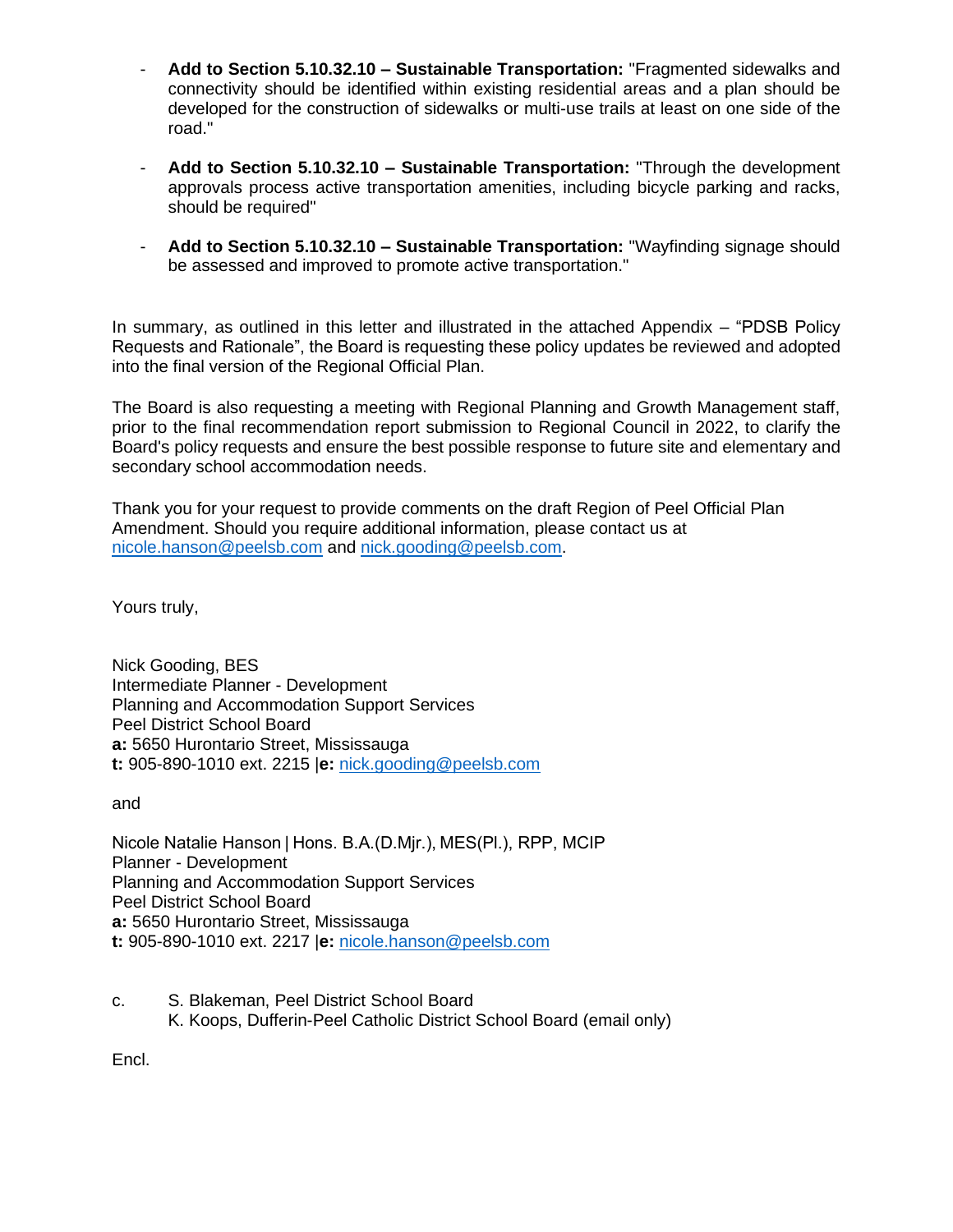| Policy #/ Section                                                    | Page # | "Oct 1, 2021 Draft Peel 2051 MCR Policies within<br><b>Office Consolidation" - Policy Excerpt</b>                                                                                                                                                                                                                                                                                                                                                                                                             | <b>Peel District School Board (PDSB) Policy</b><br><b>Request</b>                                                                                                                                                                                                                                                                                                                                                                                                                                                                                                                                  | <b>Rationale/Comments</b>                                                                                                                                                                                                                                                                                                                                                                                                                                                                                                                                                                                                                                                                                                                                                                                                                                                                                                                                                                                                                                                                                                                                                                                                                                                                                                                                                                                                                                                                                                                                                                                                               |
|----------------------------------------------------------------------|--------|---------------------------------------------------------------------------------------------------------------------------------------------------------------------------------------------------------------------------------------------------------------------------------------------------------------------------------------------------------------------------------------------------------------------------------------------------------------------------------------------------------------|----------------------------------------------------------------------------------------------------------------------------------------------------------------------------------------------------------------------------------------------------------------------------------------------------------------------------------------------------------------------------------------------------------------------------------------------------------------------------------------------------------------------------------------------------------------------------------------------------|-----------------------------------------------------------------------------------------------------------------------------------------------------------------------------------------------------------------------------------------------------------------------------------------------------------------------------------------------------------------------------------------------------------------------------------------------------------------------------------------------------------------------------------------------------------------------------------------------------------------------------------------------------------------------------------------------------------------------------------------------------------------------------------------------------------------------------------------------------------------------------------------------------------------------------------------------------------------------------------------------------------------------------------------------------------------------------------------------------------------------------------------------------------------------------------------------------------------------------------------------------------------------------------------------------------------------------------------------------------------------------------------------------------------------------------------------------------------------------------------------------------------------------------------------------------------------------------------------------------------------------------------|
| 1.1 - Introduction                                                   | 1      | "The Regional Municipalities Act and the Planning Act direct<br>Regional Council to prepare and adopt a Regional Official Plan<br>for Peel and submit it to the Minister of Municipal Affairs and<br>Housing for approval. The Planning Act guides the content of<br>the Regional Official Plan. When approved by the Minister of<br>Municipal Affairs and Housing, this Plan becomes the primary<br>long-range strategic land use policy document for the Region of<br>Peel. The purpose of this Plan is to" | Add to the list: "Recognize the importance of land<br>use needs of public service facilities, which include<br>educational facilities and programs planned by<br>School Boards, to serve current and projected<br>needs of residential growth areas in the Region of<br>Peel. Any amendment to the Regional Official Plan<br>or a local municipal Official Plan shall address the<br>adequacy of public service facilities including<br>publicly funded schools to support residential<br>development"                                                                                             | To provide policy that recognizes that new schools and additions are planned by<br>School Boards based on: enrolment in excess of capacity, minimizing student<br>transitions, future enrolment growth, reduced need for portables, organization of<br>school (e.g. Elementary K-8, Secondary 9-12), community partnerships,<br>transportation savings.<br>Provincial Policy Statement, 2020 (PPS) defines "Public Service Facilities" as<br>follows: "means land, buildings and structures for the provision of programs and<br>services provided or subsidized by a government or other body, such as social<br>assistance, recreation, police and fire protection, health and educational<br>programs, long-term care services, and cultural services."<br>PPS, 1.6.1, Infrastructure and Public Service Facilities: "Infrastructure and public<br>service facilities shall be provided in an efficient manner that prepares for the<br>impacts of a changing climate while accommodating projected needs. Planning<br>for infrastructure and public service facilities shall be coordinated and integrated<br>with land use planning and growth management so that they are:<br>a) financially viable over their life cycle, which may be demonstrated through<br>asset management planning; and<br>b) available to meet current and projected needs."<br>PPS, 1.6.5, Infrastructure and Public Service Facilities: "Public service facilities<br>should be co-located in community hubs, where appropriate, to promote cost-<br>effectiveness and facilitate service integration, access to transit and active<br>transportation.' |
| 3.5.1 - Recreation                                                   | 150    | 'To support passive recreational opportunities through Regional<br>cooperation and partnerships with agencies having the prime<br>responsibility for recreation facilities; namely, the area local<br>municipalities, conservation authorities, provincial park<br>agencies including the Niagara Escarpment Commission and the<br><b>Bruce Trail Association."</b>                                                                                                                                           | Add: "school boards"                                                                                                                                                                                                                                                                                                                                                                                                                                                                                                                                                                               | Schools can offer community use recreational opportunities.                                                                                                                                                                                                                                                                                                                                                                                                                                                                                                                                                                                                                                                                                                                                                                                                                                                                                                                                                                                                                                                                                                                                                                                                                                                                                                                                                                                                                                                                                                                                                                             |
| 3.5 - Recreation                                                     |        | 151-152 Add Policy                                                                                                                                                                                                                                                                                                                                                                                                                                                                                            | Add as 3.5.10: "Promote safe and active pedestrian<br>movement through walking, cycling and non-<br>motorized forms of transportation between school<br>sites and natural features, open spaces and<br>parkland. Active transportation destinations should<br>be clearly accessible for a variety of users and<br>routes incorporated into natural features, open<br>spaces and parkland should be demarcated. Active<br>transportation routes providing passive recreation<br>in urban areas should be elevated and include<br>instructional barriers from motorized forms of<br>transportation." | School sites offer opportunity for connecting passive recreational areas of school<br>sites with other natural features, open spaces and parkland.                                                                                                                                                                                                                                                                                                                                                                                                                                                                                                                                                                                                                                                                                                                                                                                                                                                                                                                                                                                                                                                                                                                                                                                                                                                                                                                                                                                                                                                                                      |
| 4.1 - Growth Management<br><b>Forecasts - Purpose</b>                | 165    | 'This chapter of the Plan also recognizes that the population,<br>household and employment forecasts and related provincial<br>policy directions need to be monitored, reviewed and evaluated<br>at least every five years, based on the most recent Schedule 3 of<br>the Growth Plan and updated provincial policy framework."                                                                                                                                                                               | Add into last paragraph after "population" on<br>page 165: "school enrolment and capacity"                                                                                                                                                                                                                                                                                                                                                                                                                                                                                                         | School enrolment is directly impacted by any increase or decrease in gross<br>population of the Region of Peel.                                                                                                                                                                                                                                                                                                                                                                                                                                                                                                                                                                                                                                                                                                                                                                                                                                                                                                                                                                                                                                                                                                                                                                                                                                                                                                                                                                                                                                                                                                                         |
| 4.3.6 - Growth<br><b>Management Forecasts -</b><br><b>Objectives</b> | 166    | 'To plan for the accommodation of new growth in a manner<br>which maximizes the amount of personal discretionary time and Add after "workers": "including students and<br>increases the overall quality of life for Peel's residents and<br>workers."                                                                                                                                                                                                                                                         | seniors"                                                                                                                                                                                                                                                                                                                                                                                                                                                                                                                                                                                           | New growth should be planned in accordance to 8 80 Cities goals and priorities.<br>This will help to maximize the amount of personal discretionary time and<br>increases the overall quality of life of all age groups in the community.                                                                                                                                                                                                                                                                                                                                                                                                                                                                                                                                                                                                                                                                                                                                                                                                                                                                                                                                                                                                                                                                                                                                                                                                                                                                                                                                                                                                |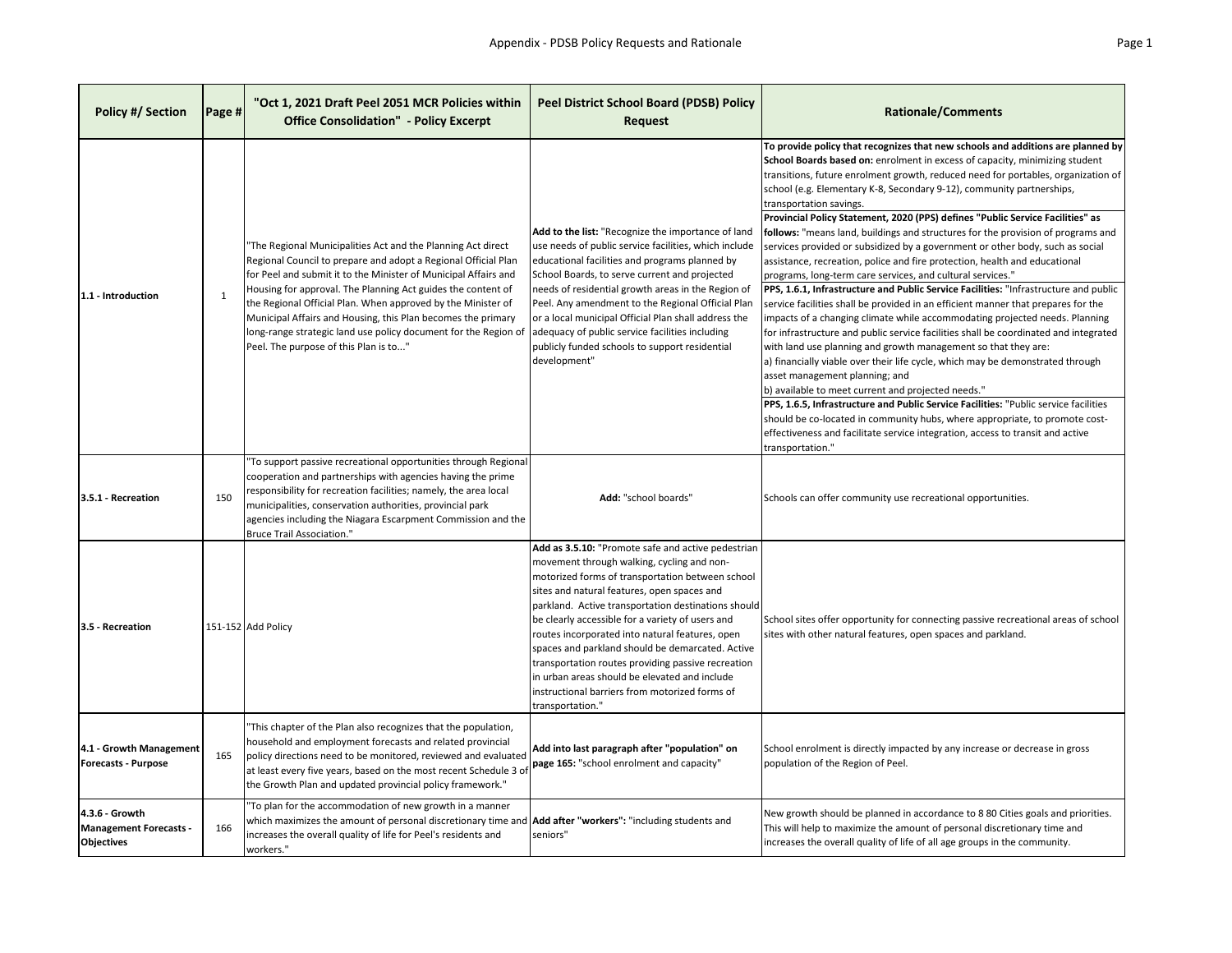| <b>Policy #/ Section</b>                                                                                                      | Page # | "Oct 1, 2021 Draft Peel 2051 MCR Policies within<br><b>Office Consolidation" - Policy Excerpt</b>                                                                                                                                                                                                                                                                                                                            | <b>Peel District School Board (PDSB) Policy</b><br><b>Request</b>                                                                                                                                                                                     | <b>Rationale/Comments</b>                                                                                                                                                                                                                                                                                                                                                                                                                                                                                                                                                                                                                                                                                                                                                                                                                                                                    |
|-------------------------------------------------------------------------------------------------------------------------------|--------|------------------------------------------------------------------------------------------------------------------------------------------------------------------------------------------------------------------------------------------------------------------------------------------------------------------------------------------------------------------------------------------------------------------------------|-------------------------------------------------------------------------------------------------------------------------------------------------------------------------------------------------------------------------------------------------------|----------------------------------------------------------------------------------------------------------------------------------------------------------------------------------------------------------------------------------------------------------------------------------------------------------------------------------------------------------------------------------------------------------------------------------------------------------------------------------------------------------------------------------------------------------------------------------------------------------------------------------------------------------------------------------------------------------------------------------------------------------------------------------------------------------------------------------------------------------------------------------------------|
| 4.3.8 - Growth<br><b>Management Forecasts--</b><br>Population and<br><b>Employment Forecasts -</b><br><b>Policies</b>         | 166    | "Use the population, household, and employment forecasts<br>shown in Table 3 as the basis for this Plan."                                                                                                                                                                                                                                                                                                                    | PDSB requests Region of Peel consider reviewing<br>and assessing PDSB's Annual Planning Document<br>(APD) on an annual basis.                                                                                                                         | Student enrolment trends based on the Board's elementary and secondary<br>enrolment growth over the past five years should be also be used for the basis of<br>this Plan for the planning of school sites and educational facilities (the enrolment<br>gathering and projection process is an annual undertaking, and a five year<br>projection can be provided to support this plan).                                                                                                                                                                                                                                                                                                                                                                                                                                                                                                       |
| 4.3.14 - Growth<br><b>Management Forecasts -</b><br><b>Population and</b><br><b>Employment Forecasts -</b><br><b>Policies</b> | 168    | "Monitor, in cooperation with the local municipalities the supply<br>of land to ensure that there is sufficient capacity to<br>accommodate the population and employment forecasts shown<br>in Table 3 within the horizon of the Plan."                                                                                                                                                                                      | Add policy after 4.3.14: "Direct municipalities to<br>ensure the necessary infrastructure and the<br>adequate supply of public service facilities and<br>school sites are provided to meet current and<br>projected needs of the growing population." | PPS, 1.1.3.3., Settlement Areas: "Planning authorities shall identify appropriate<br>locations and promote opportunities for transit-supportive development,<br>accommodating a significant supply and range of housing options through<br>intensification and redevelopment where this can be accommodated taking into<br>account existing building stock or areas, including brownfield sites, and the<br>availability of suitable existing or planned infrastructure and public service<br>facilities required to accommodate projected needs."                                                                                                                                                                                                                                                                                                                                           |
| 5.3.2 - Regional Structure<br><b>General Policies</b>                                                                         | 171    | "Limit the amount of population and employment growth<br>directed to areas that are:<br>a) a part of the Rural System;<br>b) not serviced by existing or planned municipal water and<br>wastewater<br>systems; and<br>c) within the Greenbelt Area."                                                                                                                                                                         | Add to 5.3.2: "d) Not located near existing<br>elementary or secondary school sites or school<br>catchment areas or ensure public service facilities<br>are planned for accordingly in areas of residential<br>expansion (such as in greenfields)."   | PPS, 1.1.3.7, Settlement Areas: "Planning authorities should establish and<br>implement phasing policies to ensure:<br>a) that specified targets for intensification and redevelopment are achieved prior<br>to, or concurrent with, new development within designated growth areas; and<br>b) the orderly progression of development within designated growth areas and<br>the timely provision of the infrastructure and public service facilities required to<br>meet current and projected needs."                                                                                                                                                                                                                                                                                                                                                                                       |
| 5.4.9 - Growth<br><b>Management - Policies</b>                                                                                | 175    | "Direct the local municipalities to incorporate official plan<br>policies to develop complete communities that are compact,<br>well-designed, transit-oriented, offer transportation choices,<br>include a diverse mix of land uses, accommodate people at all<br>stages of life and have an appropriate mix of housing, a good<br>range of jobs, high quality public open space and easy access to<br>retail and services." | Add to Section 5.4.9: "include public service<br>facilities including schools"                                                                                                                                                                        | Schools are an integral part of any complete community. With regards to<br>alternative projects, the government amended the Education Act in June 2019,<br>through Bill 108 - More Homes, More Choice Act 2019. This legislation provided<br>school boards with more flexibility to apply EDC revenue to support lower-cost<br>alternatives to site acquisition and provided EDC eligible school boards the option<br>to enter into a "Localized Education Development Agreement (LEDA)".                                                                                                                                                                                                                                                                                                                                                                                                    |
| 5.4.17 - Intensification -<br><b>Policies</b>                                                                                 | 178    | Add Policy under "Policies" section.                                                                                                                                                                                                                                                                                                                                                                                         | Add: "Direct municipalities to ensure the necessary<br>infrastructure and the adequate supply of public<br>service facilities and school sites are provided to<br>meet current and projected needs of the growing<br>population."                     | PPS, 1.1.2, Managing and Directing Land Use to Achieve Efficient<br>and Resilient Development and Land Use Patterns: "Sufficient land shall be<br>made available to accommodate an appropriate range and mix of land uses to<br>meet projected needs for a time horizon of up to 25 years, informed by provincial<br>guidelines. However, where an alternate time period has been established for<br>specific areas of the Province as a result of a provincial planning exercise or a<br>provincial plan, that time frame may be used for municipalities within the area.<br>Within settlement areas, sufficient land shall be made available through<br>intensification and redevelopment and, if necessary, designated growth areas.<br>Nothing in policy 1.1.2 limits the planning for infrastructure, public service<br>facilities and employment areas beyond a 25-year time horizon." |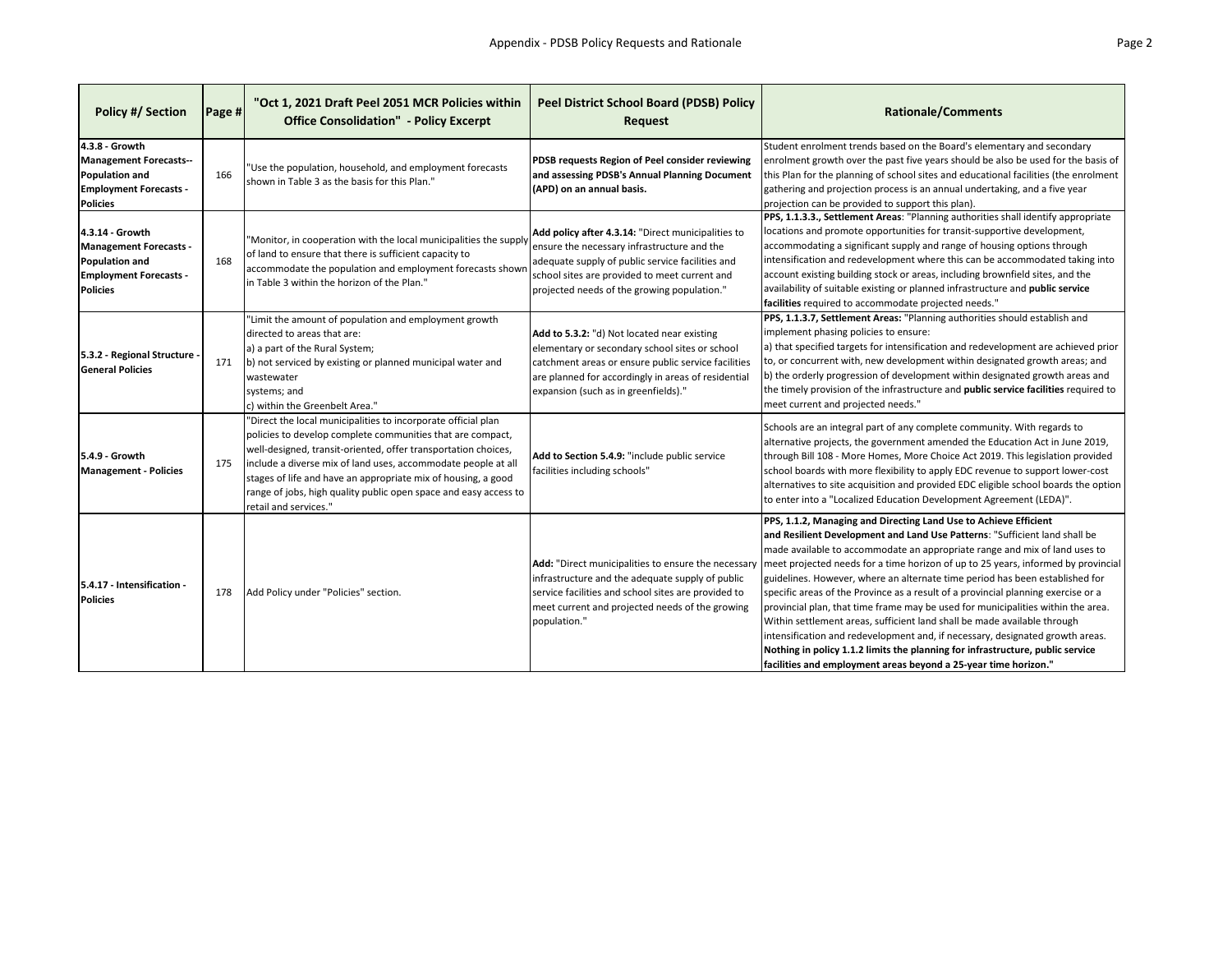| <b>Policy #/ Section</b>                                | Page #  | "Oct 1, 2021 Draft Peel 2051 MCR Policies within<br><b>Office Consolidation" - Policy Excerpt</b>                                                                                                                                                                                                                                                                                                                                                                                                                                                                                                                                                                                                                                                                                                                                                                       | <b>Peel District School Board (PDSB) Policy</b><br><b>Request</b>                                                                                                                                                                             | <b>Rationale/Comments</b>                                                                                                                                                                                                                                                                                                                                                                                                                                                                                                                                                                                                                                                                                                                                                                                                                                                                       |
|---------------------------------------------------------|---------|-------------------------------------------------------------------------------------------------------------------------------------------------------------------------------------------------------------------------------------------------------------------------------------------------------------------------------------------------------------------------------------------------------------------------------------------------------------------------------------------------------------------------------------------------------------------------------------------------------------------------------------------------------------------------------------------------------------------------------------------------------------------------------------------------------------------------------------------------------------------------|-----------------------------------------------------------------------------------------------------------------------------------------------------------------------------------------------------------------------------------------------|-------------------------------------------------------------------------------------------------------------------------------------------------------------------------------------------------------------------------------------------------------------------------------------------------------------------------------------------------------------------------------------------------------------------------------------------------------------------------------------------------------------------------------------------------------------------------------------------------------------------------------------------------------------------------------------------------------------------------------------------------------------------------------------------------------------------------------------------------------------------------------------------------|
| 5.5.6 - Regional Urban<br><b>Boundary - Policies</b>    | 190     | "Direct the local municipalities, in cooperation with the Region,<br>to prepare growth management and phasing strategies for<br>Designated Greenfield Areas and Strategic Growth Areas within<br>the Regional Urban Boundary. These growth management and<br>phasing strategies will address and incorporate issues such as<br>the improvement of live-work relationships, unit mix and<br>housing targets, a range of employment types, the timing and<br>efficient provision and financing of necessary Regional and local<br>municipal services, fiscal impacts to the Region and the local<br>municipalities, staged build-out and logical extensions to<br>development, priority areas for development, the policies and<br>targets of this Plan, prolonging agricultural uses, and the<br>sustainable rate of employment growth related to population<br>growth." | Add to 5.5.6 after "such as": "the adequate supply<br>of public service facilities and school sites to meet<br>current and projected needs of the growing<br>population."                                                                     | PPS, 1.1.2, Managing and Directing Land Use to Achieve Efficient<br>and Resilient Development and Land Use Patterns: "Sufficient land shall be<br>made available to accommodate an appropriate range and<br>mix of land uses to meet projected needs for a time horizon of up to 25 years,<br>informed by provincial guidelines. However, where an alternate time period has<br>been established for specific areas of the Province as a result of a provincial<br>planning exercise or a provincial plan, that time frame may be used for<br>municipalities within the area. Within settlement areas, sufficient land shall be<br>made available through intensification and redevelopment and, if necessary,<br>designated growth areas. Nothing in policy 1.1.2 limits the planning for<br>infrastructure, public service facilities and employment areas beyond a 25-year<br>time horizon." |
| 5.6 - Urban System                                      |         | 'The Urban System is composed of a variety of communities<br>that contain diverse living, working and cultural opportunities.<br>The Urban System in Peel consists of lands within the Regional<br>Urban Boundary as shown on Schedule Z1 of this Plan. It<br>195-196 includes lands: identified and protected as part of the natural<br>environment and resources in the preceding chapters of this<br>Plan, the Toronto - Pearson International Airport, the Brampton<br>Flying Club Airport, Strategic Growth Areas, Designated<br>Greenfield Areas and Employment Areas"                                                                                                                                                                                                                                                                                            | Add to Policies: "Direct municipalities to ensure the<br>necessary infrastructure and the adequate supply<br>of public service facilities and school sites are<br>provided to meet current and projected needs of<br>the growing population." | PPS, 1.1.2, Managing and Directing Land Use to Achieve Efficient<br>and Resilient Development and Land Use Patterns: "Sufficient land shall be<br>made available to accommodate an appropriate range and<br>mix of land uses to meet projected needs for a time horizon of up to 25 years,<br>informed by provincial guidelines. However, where an alternate time period has<br>been established for specific areas of the Province as a result of a provincial<br>planning exercise or a provincial plan, that time frame may be used for<br>municipalities within the area. Within settlement areas, sufficient land shall be<br>made available through intensification and redevelopment and, if necessary,<br>designated growth areas. Nothing in policy 1.1.2 limits the planning for<br>infrastructure, public service facilities and employment areas beyond a 25-year<br>time horizon." |
| 5.6.17 - Strategic Growth<br>Areas                      | 196-197 | 'The Strategic Growth Areas identified on Schedule Z2 of this<br>Plan, are priority areas for intensification and higher densities to<br>make efficient use of land and infrastructure. Directing new<br>development to these areas provides a focus for investment in<br>transit as well as infrastructure and public service facilities to<br>support growth in a compact urban form with a range and mix<br>of employment opportunities and housing options. These areas<br>will be vibrant urban places for living, working, shopping,<br>entertainment, culture, and enhanced destinations for<br>mobility."                                                                                                                                                                                                                                                       | Pleased to see Public Service Facilities included.                                                                                                                                                                                            |                                                                                                                                                                                                                                                                                                                                                                                                                                                                                                                                                                                                                                                                                                                                                                                                                                                                                                 |
| 5.6.17.9 - Strategic Growth<br><b>Areas - Policies</b>  | 198     | "Encourage the local municipalities to complete comprehensive<br>planning for Strategic Growth Areas that:"                                                                                                                                                                                                                                                                                                                                                                                                                                                                                                                                                                                                                                                                                                                                                             | Add after "that:": "Ensures necessary<br>infrastructure and the adequate supply of public<br>service facilities and school sites are provided to<br>meet current and projected needs of the growing<br>population."                           | PPS, 1.4.3, Housing: "Planning authorities shall provide for an appropriate range<br>and mix of housing options and densities to meet projected market-based and<br>affordable housing needs of current and future residents of the regional market<br>area by: d) promoting densities for new housing which efficiently use land,<br>resources, infrastructure and public service facilities, and support the use of<br>active transportation and transit in areas where it exists or is to be developed;"                                                                                                                                                                                                                                                                                                                                                                                     |
| 5.6.17.13 - Strategic<br><b>Growth Areas - Policies</b> | 199     | "Direct the local municipalities to establish policies that<br>encourage Strategic Growth Areas as the primary locations for<br>public facilities and services such as government offices,<br>educational institutions, community hubs, and hospitals."                                                                                                                                                                                                                                                                                                                                                                                                                                                                                                                                                                                                                 | Pleased to see Public Service Facilities included.                                                                                                                                                                                            |                                                                                                                                                                                                                                                                                                                                                                                                                                                                                                                                                                                                                                                                                                                                                                                                                                                                                                 |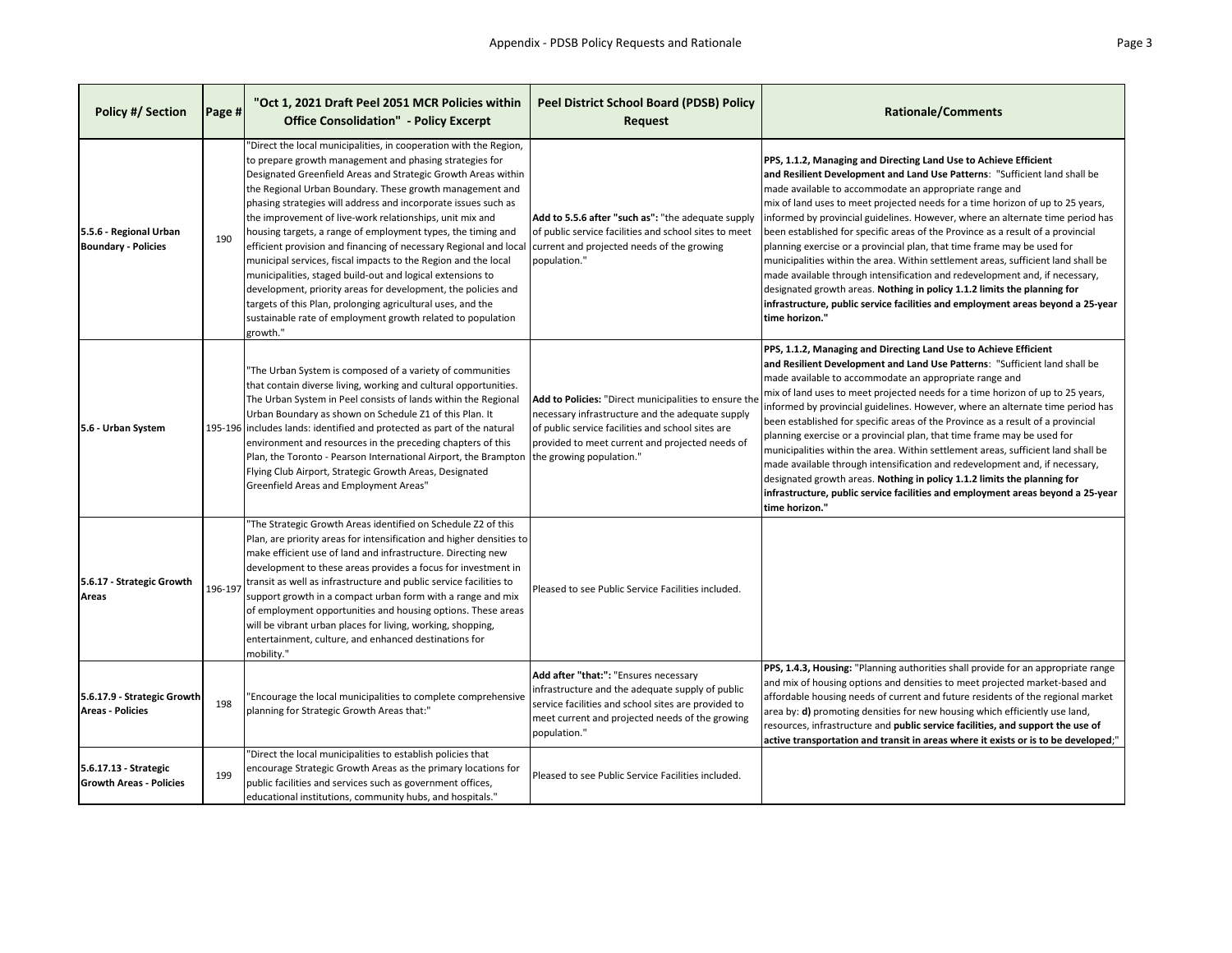| <b>Policy #/ Section</b>                                                                   | <b>Page #</b> | "Oct 1, 2021 Draft Peel 2051 MCR Policies within<br><b>Office Consolidation" - Policy Excerpt</b>                                                                                                                                                                                                                                                                                                                                                                                                                                                                                                                                                                                                           | <b>Peel District School Board (PDSB) Policy</b><br><b>Request</b>                                                                                                                                                                                                                                                                                                                                                                                                                                                                                                                                                      | <b>Rationale/Comments</b>                                                                                                                                                                                                                                                                                                                                                                                                                                                                                                                                                                                                                                                                                                                                                                                                      |
|--------------------------------------------------------------------------------------------|---------------|-------------------------------------------------------------------------------------------------------------------------------------------------------------------------------------------------------------------------------------------------------------------------------------------------------------------------------------------------------------------------------------------------------------------------------------------------------------------------------------------------------------------------------------------------------------------------------------------------------------------------------------------------------------------------------------------------------------|------------------------------------------------------------------------------------------------------------------------------------------------------------------------------------------------------------------------------------------------------------------------------------------------------------------------------------------------------------------------------------------------------------------------------------------------------------------------------------------------------------------------------------------------------------------------------------------------------------------------|--------------------------------------------------------------------------------------------------------------------------------------------------------------------------------------------------------------------------------------------------------------------------------------------------------------------------------------------------------------------------------------------------------------------------------------------------------------------------------------------------------------------------------------------------------------------------------------------------------------------------------------------------------------------------------------------------------------------------------------------------------------------------------------------------------------------------------|
| 5.6.17.14 - Strategic<br><b>Growth Areas - Policies</b>                                    | 199           | "Encourage the local municipalities to adopt parking standards<br>and policies within Strategic Growth Areas to promote the use<br>of active transportation and public transit."                                                                                                                                                                                                                                                                                                                                                                                                                                                                                                                            | Development of shared parking spaces between<br>schools and municipal parks should be encouraged<br>for efficient land uses, reduce environmental<br>impacts and mitigate the effects of climate change                                                                                                                                                                                                                                                                                                                                                                                                                | Parks should be located adjacent to school sites to facilitate active transportation<br>and access to additional community recreational space. Enhancing parking space<br>policies will establish the policy framework for more shared opportunities. Cash-<br>in-lieu of parkland dedication is not a requirement for school boards under the<br>Planning Act.                                                                                                                                                                                                                                                                                                                                                                                                                                                                |
| 5.6.18.5a - Urban Growth<br><b>Centres and Regional</b><br><b>Intensification Corridor</b> | 200           | "Direct the Cities of Brampton and Mississauga to<br>designate and delineate the boundaries of Urban Growth<br>Centres, in accordance with the Growth Plan requirements as<br>shown on Schedule Z1, and address the following:<br>a)<br>provide opportunities for compact forms of urban development<br>and redevelopment with high density employment uses such as:<br>commercial, office and major institutional - as designated<br>and/or defined in area local municipal official plans, and"                                                                                                                                                                                                           | PDSB requests adding a policy stating: "Any high-<br>density institutional employment uses in Urban<br><b>Growth Centres and Regional Intensification</b><br>Corridors, such as educational space in public<br>service facilities, should include joint use facilities<br>community hubs and alternative projects where<br>possible."<br>PDSB requests adding a policy stating: "The<br>provision of adequate school site size to<br>accommodate students should be assessed in all<br>areas of high-density residential development<br>within Urban Growth Centres and Regional<br><b>Intensification Corridors."</b> | PPS, 1.6.5, Infrastructure and Public Service Facilities: "Public service facilities<br>should be co-located in community hubs, where appropriate, to promote cost-<br>effectiveness and facilitate service integration, access to transit and active<br>transportation."<br>Examples of Alternative Projects: Alternative parking arrangements such as<br>underground parking garages or off-site parking, additional construction cost<br>attributed to vertical construction, alternative play area enhancements,<br>pedestrian access improvements.                                                                                                                                                                                                                                                                        |
| 5.6.19 - Major Transit<br><b>Station Areas</b>                                             |               | 205-208 Add Policy to Section 5.6.19 Major Transit Station Areas                                                                                                                                                                                                                                                                                                                                                                                                                                                                                                                                                                                                                                            | Add: "Direct local municipalities to ensure the<br>provision of adequate school sites and school<br>accommodation, joint use and community hub<br>projects."                                                                                                                                                                                                                                                                                                                                                                                                                                                           | PPS, 1.6.5, Infrastructure and Public Service Facilities: "Public service facilities<br>should be co-located in community hubs, where appropriate, to promote cost-<br>effectiveness and facilitate service integration, access to transit and active<br>transportation."<br>PPS, 1.1.3.3, Settlement Areas: "Planning authorities shall identify appropriate<br>locations and promote opportunities for transit-supportive development,<br>accommodating a significant supply and range of housing options through<br>intensification and redevelopment where this can be accommodated taking into<br>account existing building stock or areas, including brownfield sites, and the<br>availability of suitable existing or planned infrastructure and public service<br>facilities required to accommodate projected needs." |
| [5.6.20.13 - Designated<br><b>Greenfield Area</b>                                          | 213           | 'Ensure that community block plans for new neighbourhoods<br>and communities are developed in a manner that will address<br>the principles of sustainability such as providing a mix of uses, a<br>range and mix of housing options, including affordable housing,<br>walkable communities, transit supportive densities and designs,<br>financial sustainability, attention to detail in the design of the<br>public realm, and respecting natural and cultural heritage.<br>Consistent with these principles of sustainability, community<br>block plans must be developed in accordance with background<br>studies and agreements to be required by the local municipality<br>addressing these matters." | Add: "the provision and integration of adequate<br>educational spaces in public service facilities."                                                                                                                                                                                                                                                                                                                                                                                                                                                                                                                   | Community block plans of new neighbourhoods and communities should address<br>the provision and integration of adequate educational spaces in public service<br>facilities. Schools and their adequate capacity are a critical part of any sustainable<br>community design that serve a range of housing options, including affordable<br>housing, walkable communities, transit supportive densities and designs, financial<br>sustainability, attention to detail in the design of the public realm, and respecting<br>natural and cultural heritage.                                                                                                                                                                                                                                                                        |